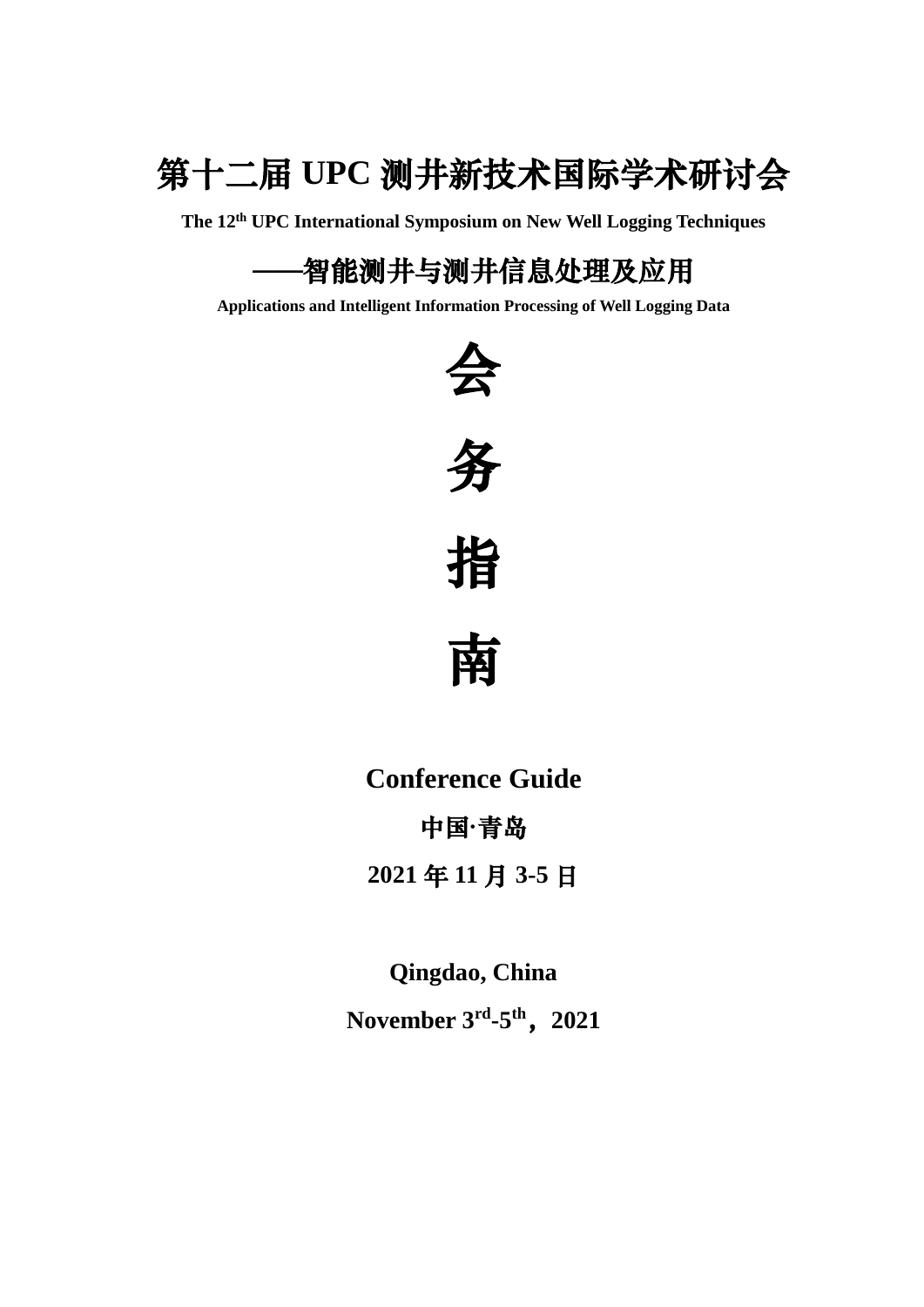# 目录(**Contents**)

## 一**.** 会议日程(**Conference Agenda**)

## 二**.** 会务信息(**General Information**)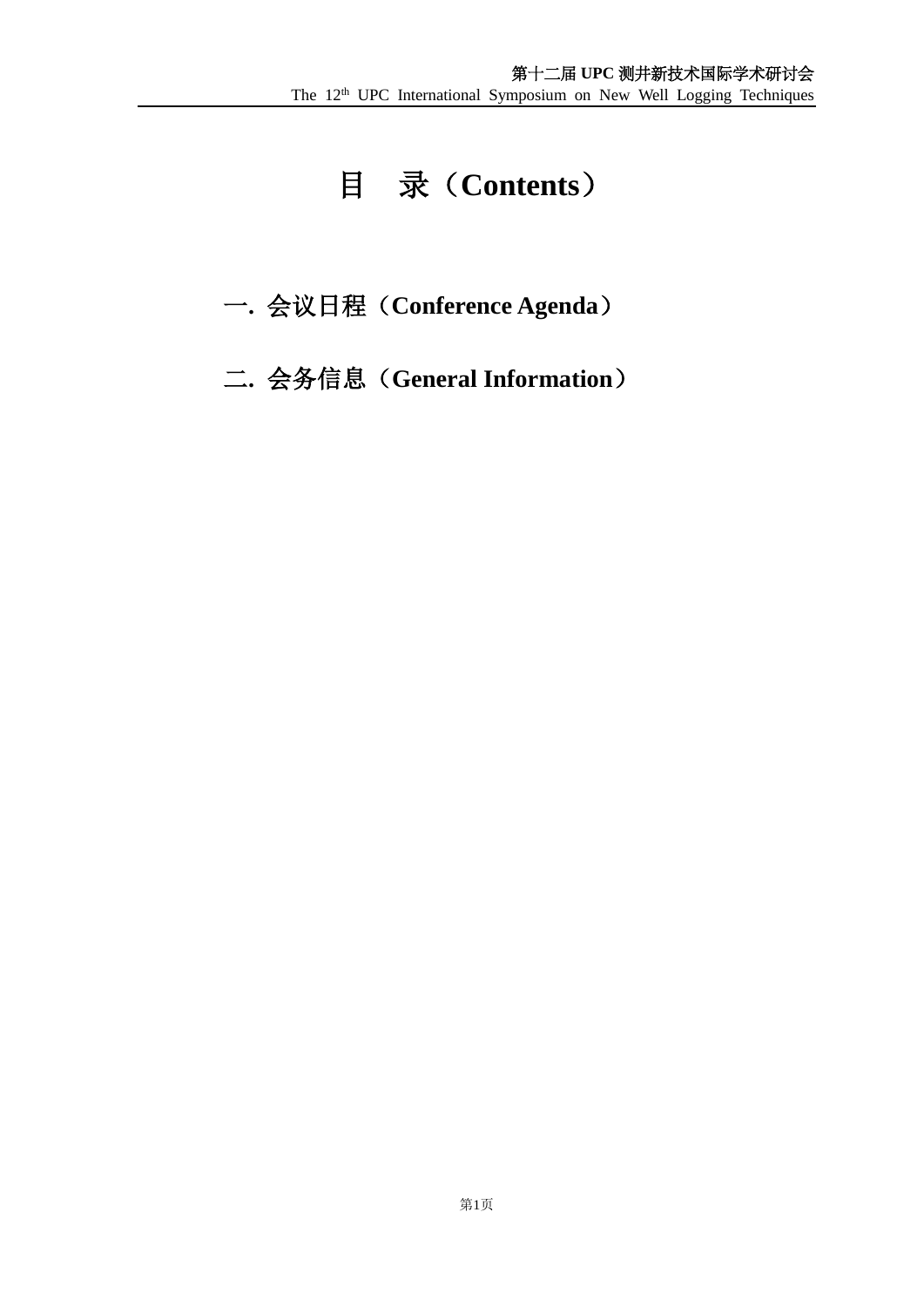The 12<sup>th</sup> UPC International Symposium on New Well Logging Techniques

# 一**.** 会议日程(**Conference Agenda**)

### 主会场:中国石油大学(华东)**C** 座 **757**,线上:腾讯会议 **ID**:**569 2515 5924**

|                   | 时间<br>(Time)    | 报告题目与主讲专家<br>(Topic and Speaker)                                                                                                                                                                            | 主持人<br>(Host<br>$\mathcal{Y}$ |
|-------------------|-----------------|-------------------------------------------------------------------------------------------------------------------------------------------------------------------------------------------------------------|-------------------------------|
|                   | 8:30-9:00       | 会议开幕致辞<br>1. 中国石油大学(华东)副校长<br>2. 中国石油天然气集团公司科技管理部总经理匡立春<br>3. SPWLA 副主席 Harry Xie 致辞                                                                                                                        | 刘华                            |
|                   |                 | 题目: Present and Future Technological Challenges in the Formation<br>9:00-9:25 Evaluation of Unconventional Sources of Subsurface Energy<br>主讲人: Carlos Torres-Verdin, 教授, The University of Texas at Austin |                               |
|                   | $9:25-9:50$     | 题目: 推动油气领域智能技术发展 助力行业提质增效<br>主讲人: 匡立春, 总经理, 中国石油天然气集团公司科技管理部                                                                                                                                                |                               |
| 11<br>月<br>3<br>日 | 9:50-10:15 最新发展 | 题目: 从石油行业国际会议技术报告看磁共振测井与岩心分析的<br>主讲人: Harry Xie,高级顾问,SPWLA 副主席,Core Lab(USA)                                                                                                                                |                               |
| 上<br>午            | $10:15-10:40$   | 题目: Determining Resistivity and Low-Frequency Dielectric<br>Constant Using Induction Data in the Presence of Strong Induced<br>Polarization<br>主讲人: Dean M. Homan, Schlumberger Oilfield Service            |                               |
|                   | 10:40-11:05     | 题目: Imaging Rocks: The Best Source of Data for Rock Models<br>主讲人: Michael T. Myers, 教授, 休斯顿大学                                                                                                              |                               |
|                   | 11:05-11:30     | 题目: 智能时代的地球物理测井<br>主讲人: 肖立志, 教授, 中国石油大学(北京)                                                                                                                                                                 |                               |
|                   | 11:30-11:55     | 题目: 人工智能在测井信息处理及应用中的探索与展望<br>主讲人: 邵才瑞, 教授, 中国石油大学 (华东)                                                                                                                                                      |                               |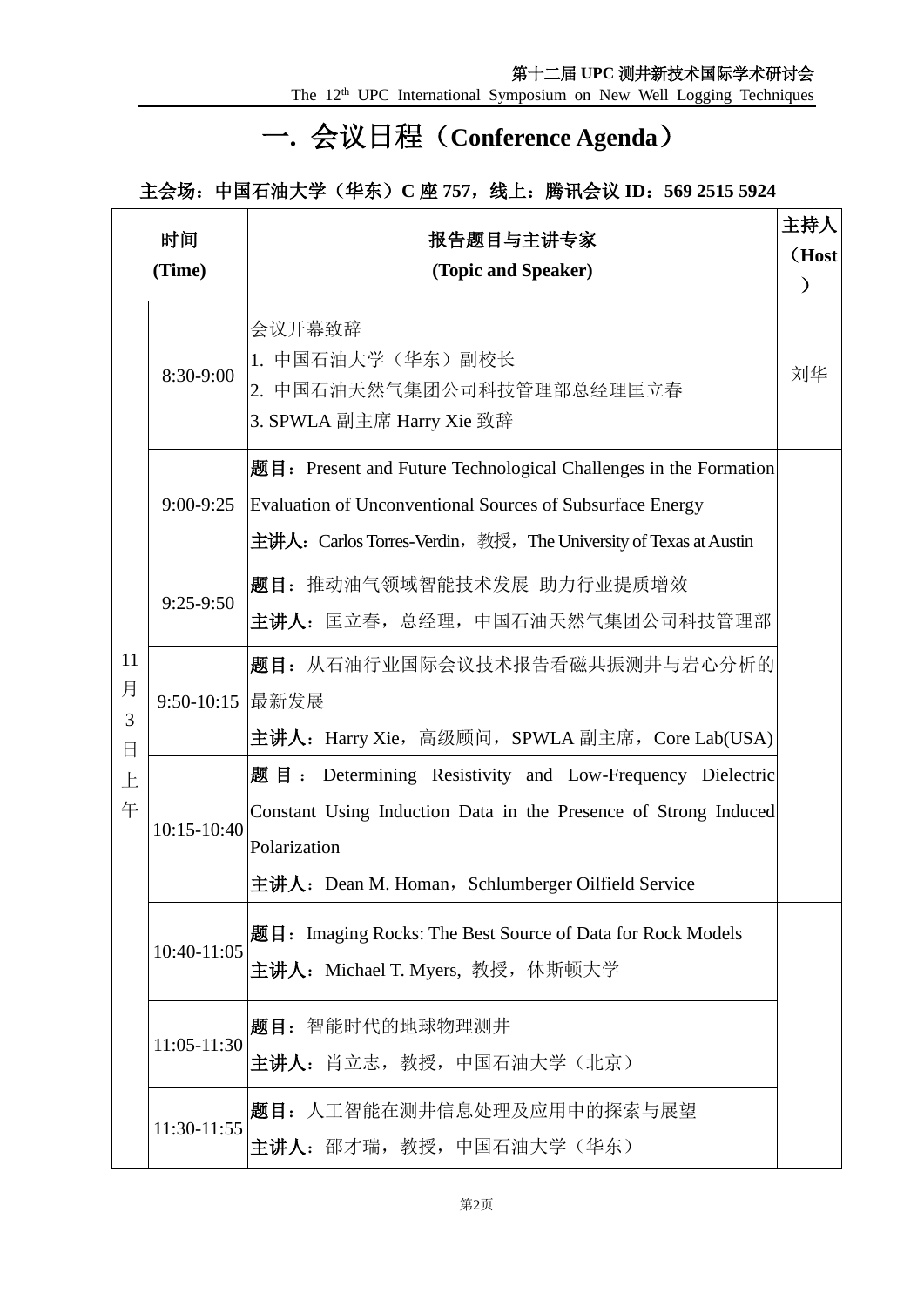| 时间     |             | 主持人<br>报告题目与主讲专家                                                      |               |
|--------|-------------|-----------------------------------------------------------------------|---------------|
|        |             |                                                                       | (Host         |
| (Time) |             | (Topic and Speaker)                                                   | $\mathcal{F}$ |
|        |             | 题目: Reservoir Engineering Surveillance Problems Solving for Tight     |               |
|        |             | Reservoirs at the Stage of Field Exploration and Development          |               |
|        | 14:00-14:25 | 主讲人: Martynov V.G , 俄罗斯科学院院士, Gubkin State                            |               |
|        |             | University of Oil and Gas                                             |               |
|        |             | Lazutkin D.M. 翻译, Gazpromneft-Technological partnerships              |               |
|        |             | LLC, 测井技术监理                                                           |               |
|        | 14:25-14:50 | 题目: 基于机器学习的复杂岩相测井智能识别方法与进展                                            |               |
|        |             | 主讲人:王贵文,教授,中国石油大学(北京)                                                 |               |
|        |             | 题目: Prediction of the Equilibrium Temperature of Rocks Based on       |               |
|        | 14:50-15:15 | the Processing of Temperature Measurements in the Well                |               |
|        |             | 主讲人: Guzel Vakhitova, 副教授, Ufa State Petroleum Technological          |               |
|        |             | University                                                            |               |
| 11     |             | 题目: Assessment of the Applicability of Machine Learning               |               |
| 月      |             | Algorithms for The Interpretation Of Well Logging Data In The         |               |
| 3      | 15:15-15:40 | High-Viscous Oil Field of the Republic of Tatarstan (Russia)          |               |
| 日      |             | 主讲人: Platov B.V., 副教授, Kazan Federal University                       |               |
| 下      | 15:40-16:05 | 题目: 大数据背景下测井解释评价技术进展与展望                                               |               |
| 午      |             | 主讲人: 赵先然, 首席专家, 斯伦贝谢公司(北京)                                            |               |
|        |             | 题目: Application of Thermohydrodynamic Simulators in the               |               |
|        |             | 16:05-16:30 Interpretation of Well Data                               |               |
|        |             | 主讲人: Timur Khabirov, 教授, Ufa State Petroleum Technological University |               |
|        |             | 题目: 基于油藏生产动态的自动历史拟合地质模型反演方法                                           |               |
|        | 16:30-16:55 | 主讲人: 张凯, 副校长, 青岛理工大学                                                  |               |
|        |             |                                                                       |               |
|        |             | 题目: New Machine Learning Technology Application for Well              |               |
|        |             | 16:55-17:20 Interference Evaluation and Oil Production Enhancement    |               |
|        |             | 主讲人: Gulyaev D.N., 副教授, Gubkin State University of Oil and Gas        |               |
|        |             | 题目: 机器学习模型的不确定度和可解释性:以测井数据应用为例                                        |               |
|        | 17:20-17:45 | 主讲人: 王华, 教授, 电子科技大学                                                   |               |

The 12<sup>th</sup> UPC International Symposium on New Well Logging Techniques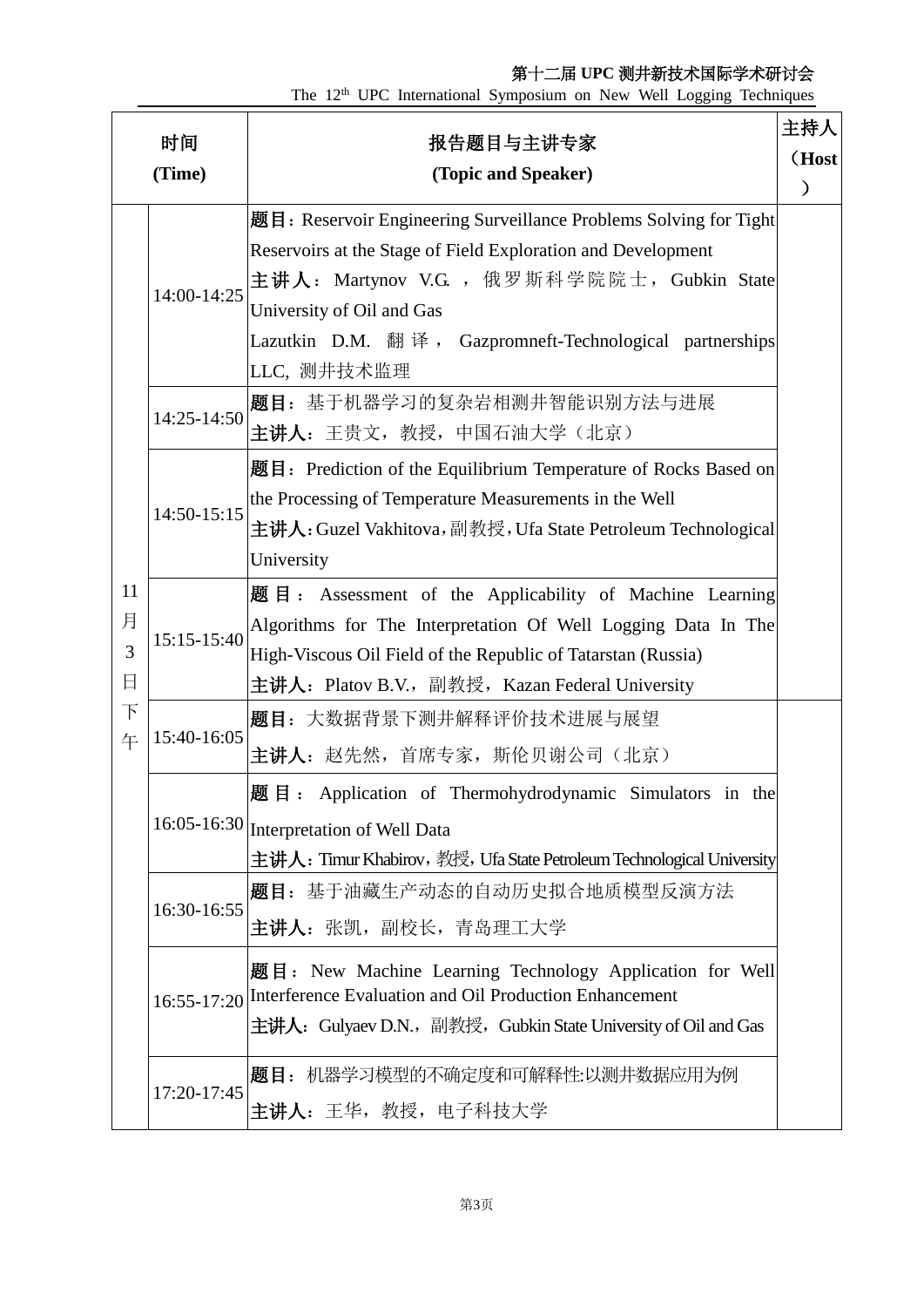The 12<sup>th</sup> UPC International Symposium on New Well Logging Techniques

#### 主会场:中国石油大学(华东)**C** 座 **757**,线上:腾讯会议 **ID 569 2515 5924**

| 时间             |                               | 报告题目与主讲专家                                                                        |        |
|----------------|-------------------------------|----------------------------------------------------------------------------------|--------|
|                | (Time)<br>(Topic and Speaker) |                                                                                  | (Host) |
|                | 8:30-8:55                     | 题目: Borehole Acoustic Full Waveform Inversion                                    |        |
|                |                               | 主讲人: Arthur Cheng, 教授, National University of Singapore                          |        |
|                | 8:55-9:20                     | 题目: Artificial Intelligence in Petrophysics: The Role of                         |        |
|                |                               | Mathematics and Physics                                                          |        |
|                |                               | 主讲人: Xu Chicheng, 科学家, Aramco America: Aramco Research                           |        |
|                |                               | Center - Houston                                                                 |        |
|                |                               | 题目: Data-Driven Reduced Order Models for Simulation and                          |        |
|                |                               | 9:20-9:45   Imaging of Resistivity Measurements                                  |        |
|                |                               | 主讲人: Vladimir Druskin, Worcester Polytechnic Institute                           |        |
|                |                               | 题目: Physics-Driven Machine Learning-Enable Automatic                             |        |
|                |                               | 9:45-10:10 Borehole Sonic Shear Processing                                       |        |
| 11             |                               | 主讲人: Lin Liang, 研发科学家, Schlumberger-Doll Research Centre                         |        |
| 月              |                               | 题目: Increased Reservoir Understanding in Three Dimensions, with                  |        |
| $\overline{4}$ |                               | 10:10-10:35 Inversion of Ultra-Deep Electromagnetic LWD Data                     |        |
| 日              |                               | 主讲人: Nigel Clegg,科技顾问,Halliburton                                                |        |
| 上<br>午         |                               | 题目: Multi-scale and multi-field coupled computational geoscience                 |        |
|                |                               | $10:35-11:00$ and its potential application in unconventional oil and gas fields |        |
|                |                               | 主讲人: 邢会林, 教授, 中国海洋大学                                                             |        |
|                |                               | 题目: 深层与非常规油气测井集成智能解释方法研究                                                         |        |
|                | $11:00-11:15$                 | 主讲人: 谭茂金,中国地质大学(北京)                                                              |        |
|                |                               | 题目: 基于数字岩心的非常规油气储层饱和度建模与应用                                                       |        |
|                | $11:15-11:30$                 |                                                                                  |        |
|                |                               | 主讲人: 李潮流, 中国石油天然气股份有限公司勘探开发研究院                                                   |        |
|                | 11:30-11:45                   | 题目: 井孔时域电磁研究进展                                                                   |        |
|                |                               | 主讲人: 肖占山, 中国石油集团测井有限公司地质院                                                        |        |
|                |                               | 题目: 基于盲源分离技术的多维核磁共振测井数据处理及应用                                                     |        |
|                | 11:45-12:00                   | <b>主讲人:</b> 葛新民,中国石油大学(华东)                                                       |        |
|                |                               |                                                                                  |        |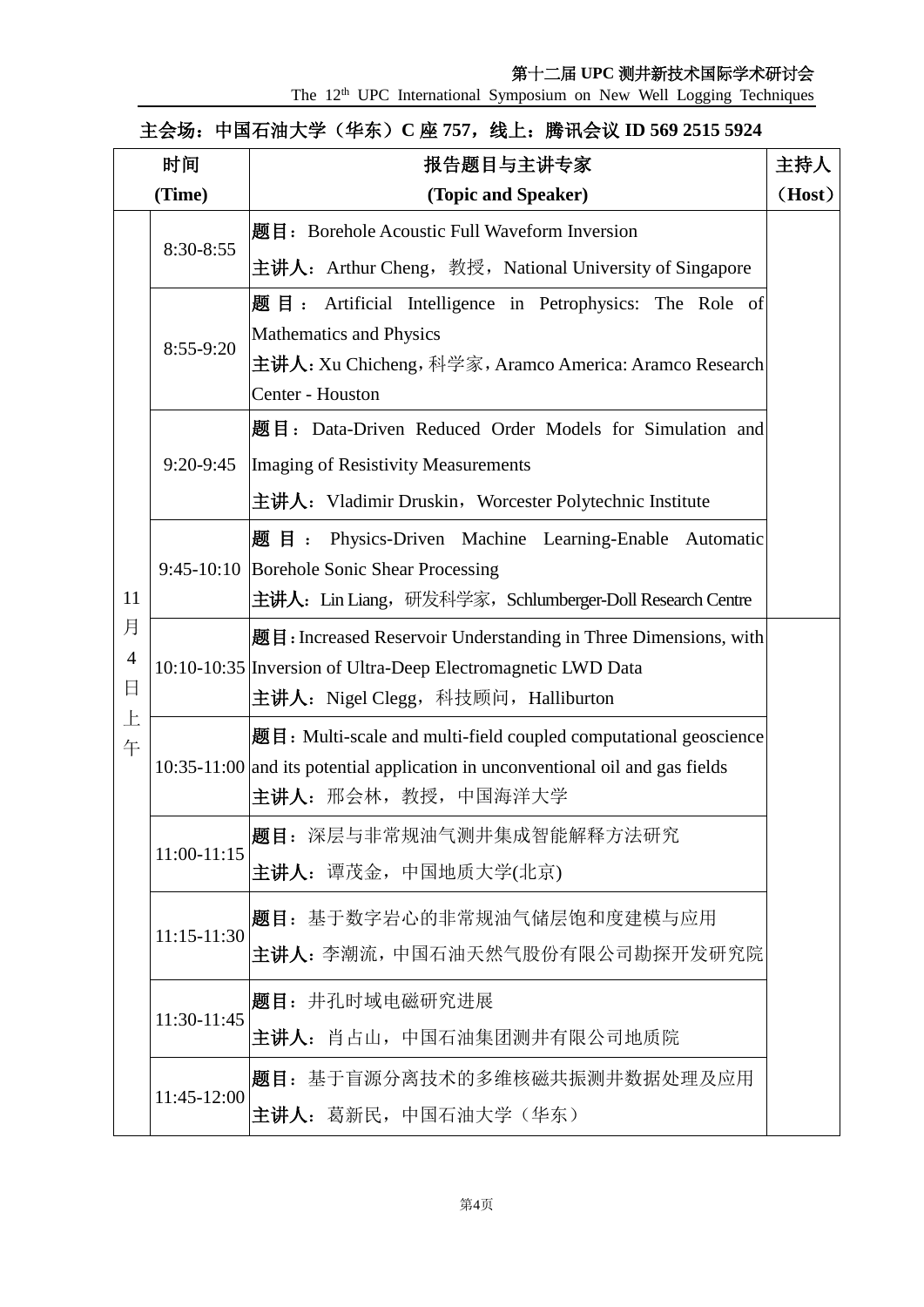The 12<sup>th</sup> UPC International Symposium on New Well Logging Techniques

| 时间                       |               | 报告题目与主讲专家                                                 | 主持人    |
|--------------------------|---------------|-----------------------------------------------------------|--------|
| (Time)                   |               | (Topic and Speaker)                                       | (Host) |
|                          | 14:00-14:15   | 题目: 中国石化新一代智能化测井解释软件平台<br>主讲人:王卫,中石化工程院                   |        |
|                          | $14:15-14:30$ | 题目: 基于机器学习的测井曲线重构方法实验<br>主讲人: 徐朝晖, 中国石油大学(北京)             |        |
|                          | 14:30-14:45   | 题目: 基于机器学习的阵列声波时差智能计算方法研究<br> 主讲人: 范川,中海油田服务股份有限公司油田技术事业部 |        |
|                          | 14:45-15:00   | 题目: 基于机器学习的砂砾岩储层参数预测方法<br>主讲人: 赵建鹏, 西安石油大学                |        |
| 11<br>月                  | $15:00-15:15$ | 题目: 济阳坳陷富碳酸盐型页岩油甜点要素测井表征及进展<br> 主讲人:王敏,中国石化胜利油田分公司勘探开发研究院 |        |
| $\overline{4}$<br>$\Box$ | $15:15-15:30$ | 题目: 阵列声波测井固井质量评价的三种方法和解释图版<br>主讲人: 沈建国, 天津大学              |        |
| 下<br>午                   | 15:30-15:45   | 题目: 含黄铁矿低阻油层实验规律与导电模型研究<br>主讲人: 唐晓敏,东北石油大学                |        |
|                          | 15:45-16:00   | 题目: 基于电磁与超声耦合的测井新方法研究<br>主讲人: 李艳红, 中国科学院电工研究所             |        |
|                          | 16:00-16:15   | 题目: 岩性密度测井刻度与算法研究的软件实现<br> 主讲人:徐绘宏,中国石油集团测井有限公司北京测井研究院    |        |
|                          | 16:15-16:30   | 题目: 临兴-神府地区致密气测井综合评价<br>主讲人:成家杰,中海油田服务股份有限公司              |        |
|                          | 16:30-16:45   | 题目: 水平井随钻电阻率三维反演及评价技术<br>主讲人: 张宏伟,中海油田服务股份有限公司油田技术事业部     |        |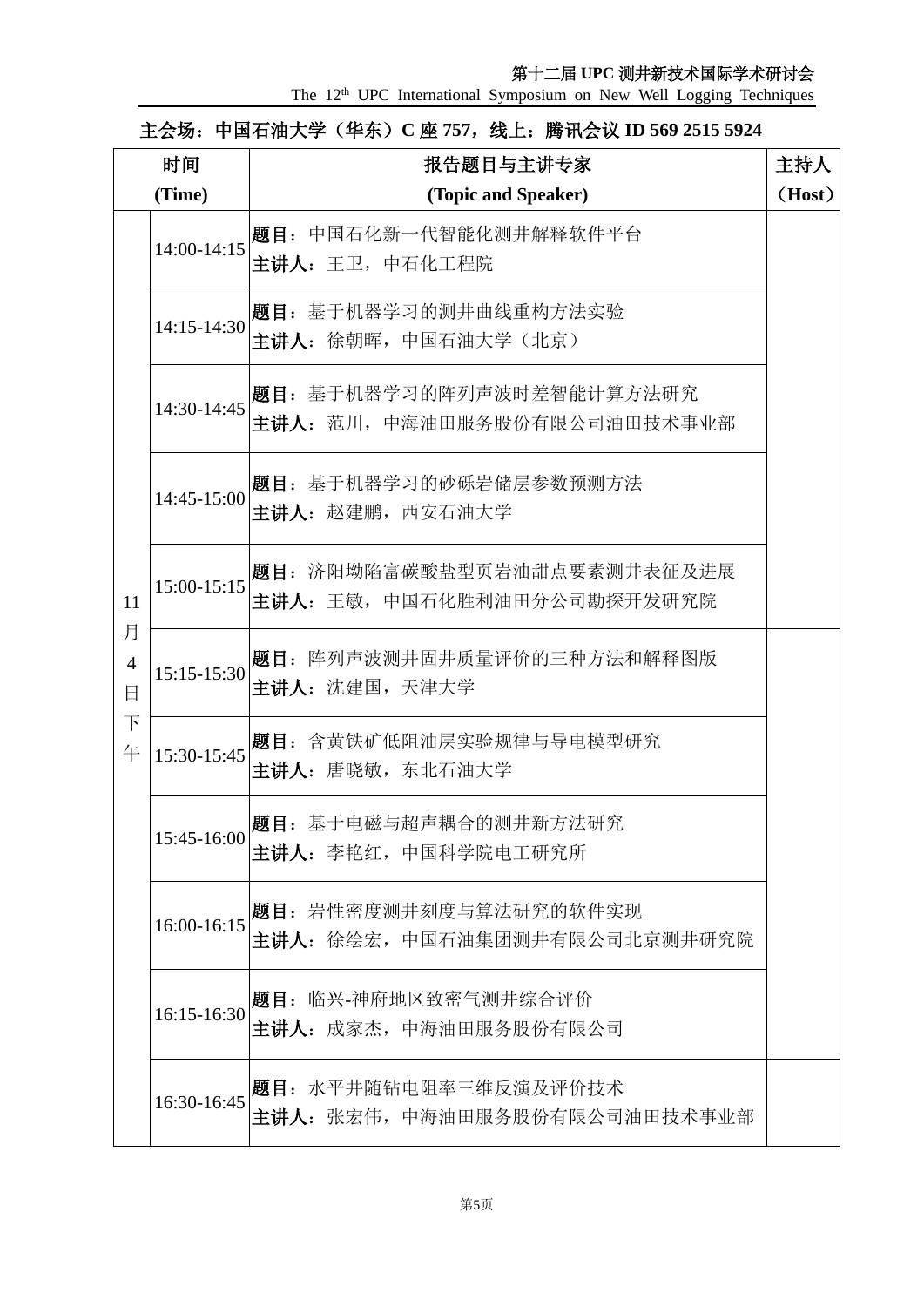| 时间     |                  | 报告题目与主讲专家                                                       | 主持人    |
|--------|------------------|-----------------------------------------------------------------|--------|
| (Time) |                  | (Topic and Speaker)                                             | (Host) |
|        | 16:45-17:00      | 题目: 机器学习在测井相识别及曲线预测中的应用<br>主讲人:邓秋,帕拉代姆公司                        |        |
|        | $17:00-17:15$    | 题目: 随钻聚焦电阻率测量数值模拟分析与应用<br>主讲人:柳杰,杭州丰禾石油科技有限公司                   |        |
|        | 17:15-17:30 评价方法 | 题目: 基于模型森林优化的 BP 神经网络储层渗透率预测及质量<br>主讲人: 王猛, 中海油田服务股份油田公司油田技术事业部 |        |
|        | 17:30-17:45      | 题目: 合川-潼南地区瘤状灰岩非常规天然气层测录井综合评价技术<br>主讲人:李振林,中国石油集团测井有限公司测井应用研究院  |        |
|        | 17:45-18:00      | 题目: 随钻测井地质导向技术在水平井钻井中的应用<br>主讲人: 杨超超,中国石油集团测井有限公司测井应用研究院        |        |

The 12<sup>th</sup> UPC International Symposium on New Well Logging Techniques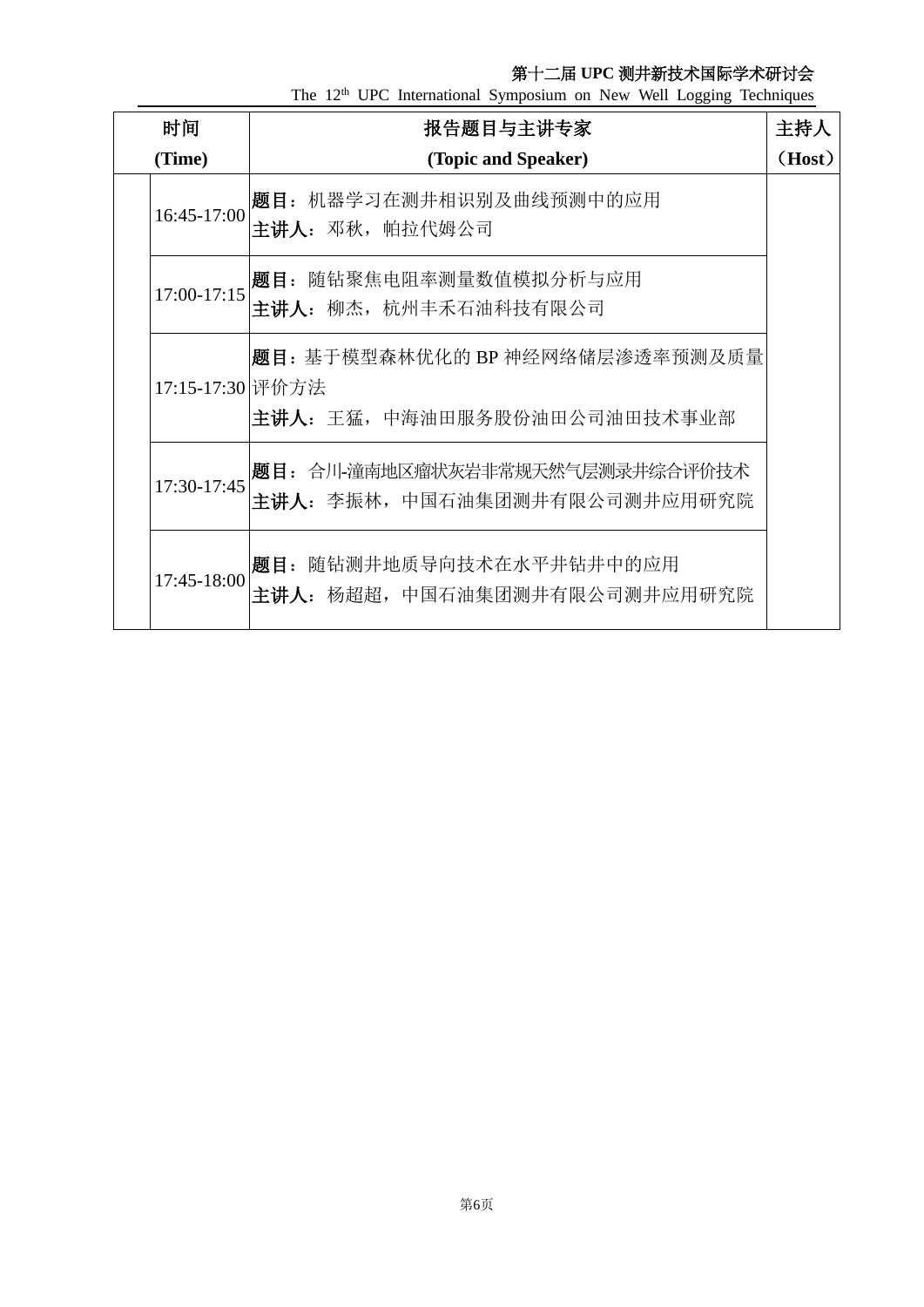The 12<sup>th</sup> UPC International Symposium on New Well Logging Techniques

| 主会场: 中国石油大学 (华东) C 座 757, 线上: 腾讯会议 ID 569 2515 5924 |  |  |
|-----------------------------------------------------|--|--|
|-----------------------------------------------------|--|--|

| 时间          |                 | 报告题目与主讲专家                        | 主持人    |
|-------------|-----------------|----------------------------------|--------|
| (Time)      |                 | (Topic and Speaker)              | (Host) |
|             | 8:30-8:45       | 题目: 井中瞬变场过套管电阻率测井方法及装备研究         |        |
|             |                 | 主讲人:张庆乐,中国电子科技集团公司第二十二研究所        |        |
|             | 8:45-9:00       | 题目: 基于集成学习的固井二界面智能定量评价方法         |        |
|             |                 | 主讲人:赵巍巍,中石化经纬公司华北测控公司            |        |
|             | $9:00-9:15$     | 题目: 过套管阵列密度测井仪设计与现场试验            |        |
|             |                 | 主讲人:童茂松,中国石油集团测井有限公司大庆分公司        |        |
|             | $9:15-9:30$     | 题目: 一种 VDL 固井第二界面评价技术            |        |
|             |                 | 主讲人: 张伯新, 中国石油集团测井有限公司新疆分公司测井研究所 |        |
|             | 9:30-9:45       | 题目: 钻井现场全尺寸岩心 NMR 测量仪功能设计及样机研制   |        |
|             |                 | 主讲人: 吴飞, 苏州纽迈分析仪器股份有限公司          |        |
|             | 9:45-10:00      | 题目: 非常规油气储层数字岩心建模及其应用            |        |
|             |                 | 主讲人:吴玉其,中国石油大学(华东)               |        |
| 11          | 10:00-10:15     | 题目: 电阻率层析成像技术(ERT)及装备研究          |        |
| 月           |                 | 主讲人: 夏济根,中国电子科技集团公司第二十二研究所       |        |
| 5           | 10:15-10:30     | 题目: 基于双正交天线的地层边界探测技术研究与应用        |        |
| $\Box$<br>上 |                 | 主讲人: 杨震, 中石化经纬有限公司               |        |
| 午           | 10:30-10:45     | 题目: 乌尔逊凹陷复杂碎屑岩岩性定量识别方法研究         |        |
|             |                 | 主讲人: 胡刚, 中国石油集团测井有限公司测井应用研究院     |        |
|             |                 | 题目: 鄂尔多斯盆地陆相页岩气储层甜点评价与测井系列优选     |        |
|             | 10:45-11:00     | 主讲人: 谭玉涵, 中国石油集团测井有限公司测井应用研究院    |        |
|             | $11:00-11:15$   | 题目: iWS 高信噪比过钻具双模式声波测井仪设计        |        |
|             |                 | 主讲人: 童茂松, 中国石油集团测井有限公司大庆分公司      |        |
|             |                 | 题目: 一种评价储层微观非均质性的核磁共振新方法         |        |
|             | $11:15 - 11:30$ | 主讲人: 刘化冰, 北京青檬艾柯科技有限公司           |        |
|             | 11:30-11:45     | 题目: 全直径岩心二维核磁扫描技术及现场应用           |        |
|             |                 | 主讲人: 马继明, 北京华油合创石油设备有限公司         |        |
|             | 11:45-12:00     | 闭幕式                              |        |

友情提示:会议期间,听报告时请关闭自己软件语音。